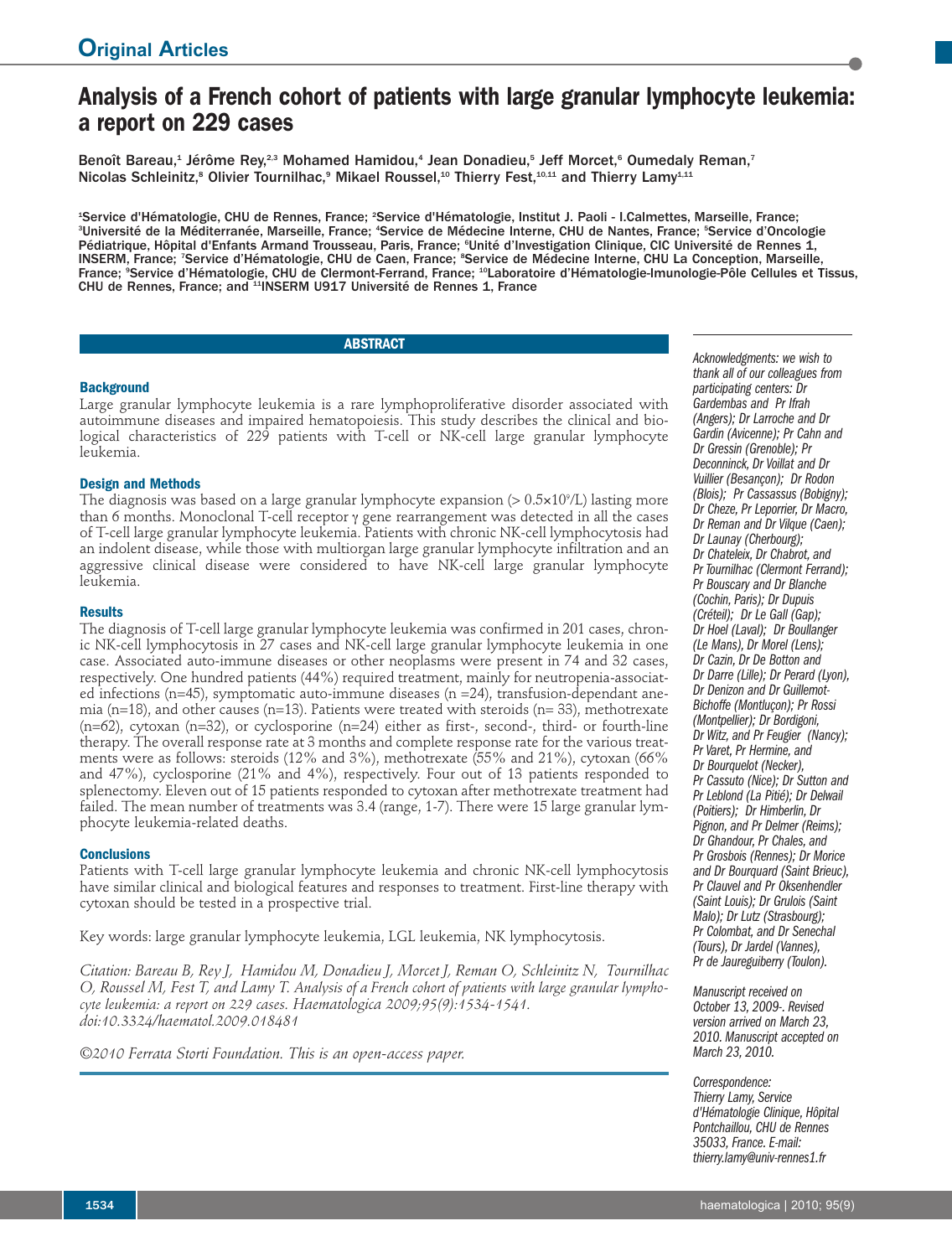## **Introduction**

Large granular lymphocyte (LGL) leukemia is a rare lymphoproliferative disorder associated with autoimmune diseases and impaired hematopoiesis. 1-11 The World Health Organization (WHO) classification has recognized LGL leukemia as a specific entity among mature peripheral Tcell neoplasms, including CD3+ T-cell LGL (T-LGL) and CD3– natural killer (NK)-LGL leukemia subtypes. <sup>12</sup> The diagnosis of LGL leukemia is based on the presence of chronic (>6 months) and expanded circulating LGL (>0.5¥109 /L), which usually infiltrate the bone marrow. T-LGL leukemia has a CD3+ /CD8+ /CD45RA+ /CD57+ /CD62L negative phenotype compatible with a terminal effector memory T-cell expansion due to antigen-driven T-cell activation, along with increased cell survival. A T-cell receptor  $(TCR)$ - $\beta$ /γ rearrangement underlines the monoclonal nature of the T-LGL expansion. NK-LGL leukemias include chronic NK-LGL lymphocytosis, usually an indolent disease, and aggressive NK-LGL leukemia. While the monoclonality of the NK cell subtypes is difficult to assess, phenotypic analysis shows a preferential CD3– /CD8+ /CD16+ /CD56+ pattern of surface markers with dysregulation of killer cell immunoglobulin-like receptor (KIR) function and expression.<sup>6,11,13</sup>

The real incidence of LGL leukemia has not been determined with precision but these proliferations could amount to 2% to 5% of chronic lymphoproliferative diseases, thus representing the most frequent T-cell/NK cell lymphoproliferative disorders. <sup>14</sup> While LGL leukemia is usually described as an indolent disease, more than half of the patients require treatment because of cytopenias such as anemia, and life-threatening infections associated with neutropenia. <sup>11</sup> Most publications have only included case reports or studied small numbers of patients. Furthermore, very few series have reported extended clinical and biological features relating to more than 50 patients. It is difficult to provide an accurate clinical description and comprehensive therapeutic recommendations given the variability of the diagnostic criteria, differences in the ethnic origin of patients, and the variety of treatments used.

This study describes the clinical and biological characteristics of 229 patients with LGL leukemia included in the French registry from 1999 to 2007.

# **Design and Methods**

## *Population of patients*

In 1999, a French national LGL proliferation registry was set up at Rennes University Hospital. From 1999 to 2007, the clinical and biological data regarding 250 patients suspected of having LGL leukemia from 35 medical centers were collected. This study was approved by the French Hematology Society and the Rennes Hospital Institutional Review Board. All patients gave their informed consent to the use of their medical records for the benefit of research.

# *Diagnostic criteria*

# *Common criteria for LGL leukemia*

The diagnosis was based on a LGL peripheral expansion (>0.5¥109 /L; normal value <0.3¥10. 9 /L) lasting more than 6 months, excluding transient or reactive LGL proliferations. In the case of a circulating LGL count less than  $0.5 \times 10^{\circ}/\mathrm{L},$  the diag-

nosis was confirmed if patients exhibited typical clinical or hematologic presentations: concomitant autoimmune diseases such as rheumatoid arthritis, splenomegaly, or cytopenias associated with a clonal LGL marrow infiltration.

## *Specific criteria for T-LGL leukemia*

The diagnosis of T-LGL was based on the expression of LGL surface markers compatible with an activated T-cell (commonly CD3+ /CD8+ /CD57+ and/or CD16+ /CD56+ phenotype) and assessment of clonal rearrangement of TCR-γ gene according to previously described methods.

#### *Specific criteria for NK-LGL leukemia and NK-LGL lymphocytosis.*

The diagnosis of the subforms of NK-LGL was based on the expression of LGL surface markers compatible with a NK-cell phenotype (commonly CD3– /CD8+ /CD16+ ). The term chronic NK-LGL lymphocytosis was used for patients with paucisymptomatic disease, while patients with tissue LGL infiltration of the spleen, liver or bone marrow presenting with aggressive clinical disease were considered as having NK-LGL leukemia.

Flow cytometric analysis was carried out on samples from all the patients using at least the following markers, CD3/CD4/CD8/CD16/CD57/CD56, and LGL counts were performed. TCR-γ gene rearrangement was assessed in all cases suspected of a T-LGL proliferation.

### *Complementary phenotypic analysis*

To complete the assessment of CD3+ LGL leukemia monoclonality, the  $V\beta$  repertoire was investigated in 43 cases using specific V $\beta$  monoclonal antibodies (IOTest Beta Mark TCR V $\beta$ repertoire kit, Beckman Coulter, Miami, FL, USA).

## *Assessment of treatment response*

Response to treatment was determined by periodic clinical assessments and blood counts. The primary response criterion was defined using blood count results at 3 months. Hematologic complete response was defined as the complete normalization of blood counts (i.e., hemoglobin >12g/dL, platelets >150×10°/L, absolute neutrophil count >1.5¥109 /L, and lymphocytosis <4¥109 /L), and a circulating LGL count of less than 0.5¥109 /L. A hematologic partial response was defined as an improvement in blood counts (hemoglobin >8 g/dL, platelets >50×10°/L, and neutrophils >0.5¥109 /L), as well as the absence of transfusion requirements. Phenotypic and molecular responses could not be assessed in this retrospective and multicenter analysis. Treatment failure was defined as any response not meeting the above criteria within 3 months after the beginning of the treatment.

#### *Statistical analysis*

All statistical analyses were performed using Statistical Analysis System software version 9.1. The characteristics of patients with T-cell or NK-cell subtype disease were compared. The significance of the differences observed was tested using the  $\chi^2$ -test and Fisher's exact test, when appropriate. The response rates were evaluated as the proportion of complete plus partial responses after treatment (steroids, methotrexate, cytoxan, and cyclosporine) had been administered to at least ten patients. The overall response rate was evaluated after first and second-line treatments. Initial characteristics were investigated for their correlation to the overall response rate using the  $\chi^{\scriptscriptstyle 2}$ -test and a logistic regression model. The Kaplan-Meier method was used to estimate survival rates, based on comparisons between T-LGL and NK-LGL leukemia subtypes using the two-sided logrank test.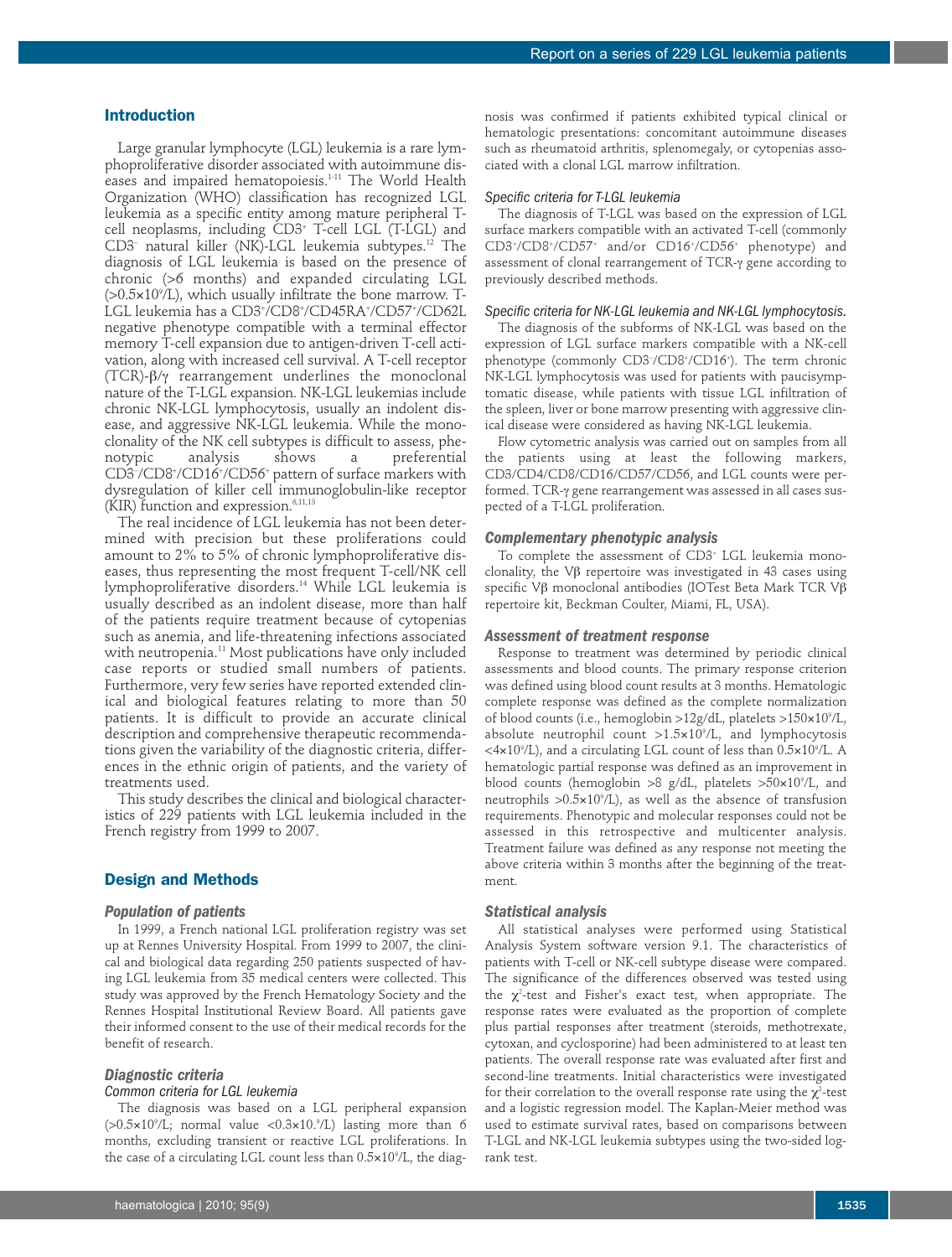# **Results**

The clinical records, phenotypic patterns, and molecular analysis of TCR-γ rearrangement were reviewed for 250 patients presenting with a LGL proliferation. The diagnosis of T-LGL leukemia was confirmed in 201 cases based on the criteria described in the Design and Methods section (all patients had TCR-γ gene rearrangement), NK-LGL lymphocytosis in 27 cases, and NK-LGL leukemia in one case. Twenty-one cases were excluded and considered to have reactive transient or polyclonal LGL proliferations.

## *Patients' characteristics*

The clinical and biological characteristics of the patients are summarized in Table 1, along with those of five, previously published series including more than 50 patients. 3,7,10,13,15

A diagnosis of CD3+ T-LGL leukemia was confirmed in 201 patients, with no specific predilection for either men or

women. At the time of diagnosis, the median age of the patients was 59 years (range, 12-87 years). Only 52 patients (26%) were younger than 50 years old, and four patients were 18 or under. Most of the patients were symptomatic at the time of presentation. Splenomegaly was observed in 24% of the cases, whereas hepatomegaly, lymphadenopathy, and B symptoms were rare (10%, 6%, and 7%, respectively). Rheumatoid arthritis was present in 38 cases (mostly diagnosed prior to the onset of LGL leukemia).

Twenty-seven patients were diagnosed with NK-LGL lymphocytosis. No significant differences in clinical and biological features were observed between T-LGL and NK-LGL lymphocytosis, except for the rate of mild thrombocytopenia, which was more frequent in T-LGL leukemia. Only one patient presented with aggressive NK-LGL leukemia with organomegaly, B symptoms, and a high LGL count. He died of progressive disease 4 months after diagnosis.

Recurrent infections were mostly related to neutropenia,

|  |  |  | Table 1. Clinical and biological features of LGL leukemia from the five main series and the French registry. |  |  |  |  |  |  |  |  |  |  |  |  |  |  |
|--|--|--|--------------------------------------------------------------------------------------------------------------|--|--|--|--|--|--|--|--|--|--|--|--|--|--|
|--|--|--|--------------------------------------------------------------------------------------------------------------|--|--|--|--|--|--|--|--|--|--|--|--|--|--|

|                                              | <b>Pandolfi</b><br>(1990) |             | <b>Loughran</b><br>(1993) | <b>Semenzato</b><br>(1997) | <b>Dhodapkar</b><br>(1994) | (2003)                   | <b>Neben</b>  | <b>French registry</b><br>(2009) |               |  |
|----------------------------------------------|---------------------------|-------------|---------------------------|----------------------------|----------------------------|--------------------------|---------------|----------------------------------|---------------|--|
| T-LGL or NK-LGL subtype                      | $NS*$                     | T           | $NK^*$                    | T                          | T                          | T                        | NK            | T                                | $NK**$        |  |
| Number of patients                           | 151                       | 129         | 11                        | 162                        | 68                         | 44                       | 14            | 201                              | 28            |  |
| Median age                                   | 55                        | 57          | 39                        | 59                         | 61                         | 63                       | 67            | 59                               | 58            |  |
| Sex ratio (M/F)                              | 86/65                     | 57/71       | 6/5                       | 71/91                      | 34/34                      | 22/22                    | 7/7           | 90/111                           | 14/14         |  |
| Symptomatic                                  | 72%                       |             |                           | L.                         | 69%                        | 73%                      | 50%           | 82%                              | 75%           |  |
| Splenomegaly                                 | 50%                       | 50%         | 91%                       | 50%                        | 19%                        | 35%                      | $\pmb{0}$     | 24%                              | 25%           |  |
| Hepatomegaly                                 | 34%                       | 23%         | 64%                       | 32%                        | 1%                         |                          |               | 10%                              | 14%           |  |
| Adenopathy                                   | 13%                       | 1%          | 27%                       | 13%                        | 3%                         | 5%                       | $\theta$      | 6%                               | 7%            |  |
| <b>B</b> symptoms                            |                           |             |                           |                            | 12%                        |                          |               | 7%                               | 10%           |  |
| Infections                                   | 38%                       | 39%         | L,                        | 56%                        | 15%                        |                          |               | 23%                              | 18%           |  |
| Rheumatoid arthritis                         | 12%                       | 28%         | $\theta$                  | 36%                        | 26%                        | 20%                      | 14%           | 17%                              | 11%           |  |
| Autoimmune cytopenia                         |                           |             |                           | 9%                         | PRCA 7%                    | PRCA <sub>5%</sub>       | PRCA 8%       | 7%                               | 11%           |  |
|                                              |                           |             |                           |                            | AIHA 9%                    | 5%                       | 8%            |                                  |               |  |
| Need for treatment                           | 30%                       | 73%         | 100%                      | 33%                        | 69%                        | 80%                      | 64%           | 44%                              | 39%           |  |
| LGL-related deaths                           | 14%                       | 36%         | 82%                       | 27%                        | 8%                         |                          |               | 14/201                           | 1/28          |  |
| Lymphocytosis $(x109/L)$                     | $\mathcal{L}$             | $7.8(1-49)$ | $>4(90\%)$                | $\overline{\phantom{a}}$   | >5(29%)                    | $2.8(0.5-13)$            | $2.9(0.5-15)$ | $>4$ (51%)                       | >4(54%)       |  |
| $LGL > 4x10^9/L$                             | 52%                       | 52%         | 90%                       | Ĭ.                         | $**$                       |                          |               | 14%                              | 21%           |  |
| $LGL > 1$ and $\langle 4x10^9/L$             | 38%                       | 40%         | 10%                       | $\overline{\phantom{a}}$   | $***$                      | $\overline{\phantom{a}}$ | ÷,            | 50%                              | 32%           |  |
| LGL < 1x10 <sup>9</sup> /L                   | 10%                       | 8%          | ä,                        | 7%                         | $***$                      |                          | ä,            | 36%                              | 47%           |  |
| Neutropenia $<$ 1.5 $\times$ 10 $^{\circ}/L$ | 64%                       | 84%         | 64%                       | $\bar{a}$                  | 74%                        | 52%                      | 69%           | 61%                              | 48%           |  |
| Neutropenia <0.5x10 <sup>9</sup> /L          | 7%                        | 48%         | 18%                       | 37%                        | 40%                        | 41%                      | 46%           | 26%                              | 16%           |  |
| Anemia                                       | 25%                       | 49%         | 100%                      | 26%                        | 51%                        | 89%                      | 77%           | 24%                              | 28%           |  |
| Anemia Hb <8 g/dL                            | $37\%$ (<8.9)             |             |                           |                            | 19%                        | 36%                      | 31%           | 7%                               | 4%            |  |
| Thrombocytopenia                             | 9%                        | 19%         | 75%                       | 29%                        | 20%                        | 36%                      | 15%           | 19%                              | 8%            |  |
| LGL marrow infiltration                      | 67%                       | 88%         | 100%                      | 76%                        | ***                        | 83%                      | 82%           | 72% (53/73)                      | 70% (7/10)    |  |
| Polyclonal                                   |                           | 45%         |                           | 43%                        | 5%                         |                          |               | 35%                              | 56%           |  |
| hypergammaglobulinemia                       |                           |             |                           |                            |                            |                          |               | (38/108)                         | (9/16)        |  |
| Monoclonal gammapathy                        |                           | 45%         | L,                        | $\overline{a}$             | 8%                         |                          |               | $10\%$ (11/108)                  | $12\% (2/16)$ |  |
| Rheumatoid factor                            |                           | 57%         |                           | 43%                        | 61%                        | 48%                      | 38%           | 41% (30/72)                      | 43% (3/7)     |  |
| Antinuclear antibodies                       |                           | 38%         |                           | 38%                        | 44%                        | 48%                      | 33%           | 48% (34/70)                      | 63% (5/8)     |  |

"NK-LGL leukemia with aggressive clinical outcome; "One case had an aggressive clinical outcome, and 27 had chronic NK-LGL lymphocytosis; \*16/136 patients had less than 33% CD3\*, suggesting a CD3 NK+ phenotype; \*\*13/61 (21%) patients had an LGL count <0.5x10°/L (median 1.3; range 0.1-10); \*\*\*59% of patients had increased lymphoid elements. AlHA: autoim*mune hemolytic anemia; PRCA: pure red cell aplasia.*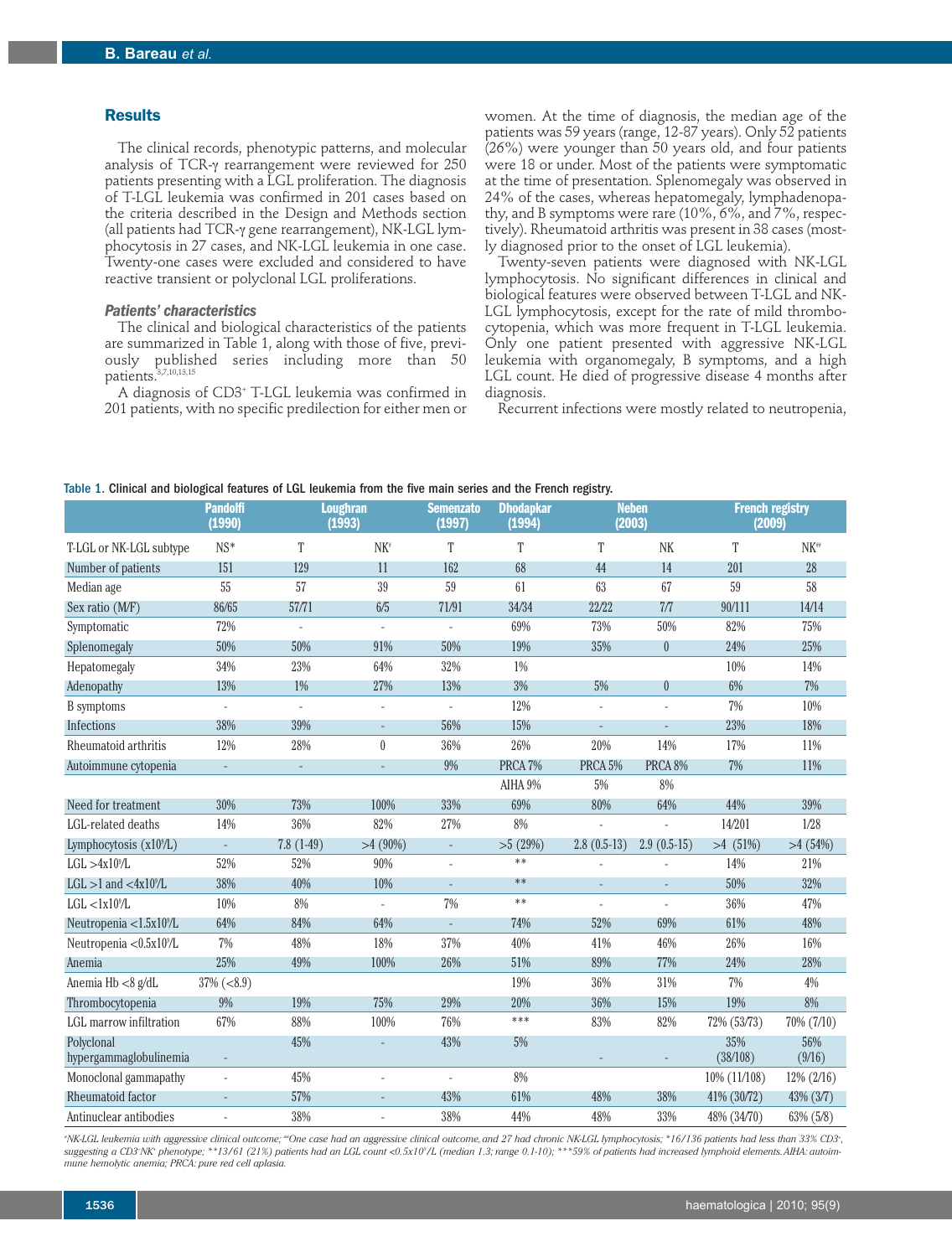affecting 46 patients with T-LGL (23%) and five of these with NK-LGL (18%). The majority of infections involved the oral cavity (58%), skin (14%), and respiratory tract (14%). Two patients suffered from a Gram-negative bacillus septicemia. Eleven patients with T-LGL leukemia had viral infections (cytomegalovirus n=7, Epstein-Barr virus and cytomegalovirus co-infection n=2, hepatitis C virus n=2).

The hematologic features of LGL leukemia are listed in Table 1. Hyperlymphocytosis (>4×10°/L) was observed in 51% of the patients, and the mean absolute circulating LGL count for the whole series was  $1.71\times10^9$ /L. Anemia and thrombocytopenia were less frequent than neutropenia and seldom severe: only 14 (6%) patients required red blood cell transfusions. Rheumatoid factor and antinuclear antibodies were detected in 33/79 cases (42%) and 39/78 cases (50%), respectively. Serum protein electrophoresis showed polyclonal hypergammaglobulinemia (38%), whereas monoclonal gammapathy was less frequent  $(10\%)$ 

An LGL count lower than  $1\times10^9$ /L (with these counts ranging from 0.4¥109 /L to 1¥109 /L) was observed in 39% of patients (n=85) of whom 72 had T-LGL and 13 the NK-LGL subtype. All these 85 patients had specific LGL marker expression of T or NK lineage (see *Design and Methods* section) according to the flow cytometry analysis. The T-LGL patients were considered to have T-LGL leukemia as they all had monoclonal TCR-γ rearrangements (n=72) along with either neutropenia (n=52) or anemia (n=20), autoimmune disease (n=20), or bone marrow infliltrated by LGL (n=46). Using V $\beta$  flow cytometry analysis, 19 of these T-LGL patients were analyzed and found to have monoclonal  $V\beta$  expression (see below). NK lymphocytosis was assessed on the combination of a slightly but significantly increased LGL count and association with neutropenia (n=4), anemia (n=2), thrombocytopenia (n=2), autoimmune diseases (n=4), and bone marrow LGL infiltration  $(n=4)$ .

Eighty-three out of the 229 patients underwent bone marrow aspiration, with 72% (n=60) showing bone marrow LGL infiltration (53/73 and 7/10 patients with T or NK proliferation, respectively). Of 20 bone marrow biopsies performed, 11 (55%) showed a specific infiltration by interstitial clusters of CD8 cytolytic lymphocytes in 10/16 T-LGL and 1/4 NK-LGL cases: immunochemistry studies were not always carried out.

Autoimmune anemia or thrombocytopenia occurred in 17 cases. Associated autoimmune diseases or other neoplasms were present in 74 and 32 cases, respectively (Table 2). Rheumatoid arthritis appeared to be the most frequent autoimmune disease (17%) and accounted for more than half of the autoimmune manifestations associated with LGL disorders. Other autoimmune diseases included vasculitis, autoimmune endocrinopathy, chronic inflammatory bowel disease, and Gougerot-Sjogren syndrome. B-lymphoproliferative diseases were the most frequently associated neoplasms; 12 cases were described (non-Hodgkin's lymphomas n=8; multiple myeloma, n=3; chronic lymphocytic leukemia, n=1), whereas eight cases of myelodysplasia were noted. LGL leukemia coexisted with solid tumors in ten patients (2 with breast cancer, 2 with prostate cancer, 2 with lung cancer, 1 each with renal cancer, basocellular skin cancer, anal cancer, and thymoma). All these neoplasms were diagnosed 6 to 16 years before the diagnosis of the LGL proliferation.

Two patients had pulmonary artery hypertension together with T-LGL leukemia. Neither had any other cause of pulmonary hypertension and the elevated pulmonary artery pressure improved with treatment of the LGL leukemia. These findings and previous descriptions in the literature<sup>16,17</sup> lead us to consider that the pulmonary artery hypertension resulted from the LGL proliferation.

The classical phenotype of T-LGL leukemia was  $CD3^{\circ}/TCR$ -αβ $^{\circ}/CD4^{\circ}/CD8^{\circ}/CD57^{\circ}/CD16^{\circ}$ . Most of the T-LGL proliferations expressed  $TCR\alpha\beta$  (83%), CD8<sup>+</sup> (90%), and CD57<sup>+</sup> (57%). Furthermore,  $γδ<sup>+</sup> T-LGL$  leukemias accounted for 17% of the T-LGL leukemias. With the exception of the 35% patients with a double-negative CD4– /CD8– phenotype, the common phenotype for the γδ<sup>+</sup> T-LGL leukemia group was similar (CD3+/CD4-/CD8+/CD57+) to that of the αβ subgroup. The group of patients with NK-LGL leukemia predominantly expressed a CD3– /CD16+ /CD56+ phenotype (60% of cases). In the 43 cases in which the  $\nabla \beta$  repertoire was analyzed, monoclonal  $V\beta$  expression was found in 39 cases (particularly V $\beta$ 14, n=7; V $\beta$ 8, n=5; V $\beta$ 7.1, n=4), a potential defective repertoire in two cases, and two monoclonal clones in three cases. However, no specific restricted  $\forall \beta$ subset was observed (Figure 1).

Table 2. Diseases associated with LGL leukemia in n=229 patients from the French registry.

| <b>Associated diseases</b>          | <b>T-LGL</b><br>leukemia patients<br>$n = 201$ | <b>NK-LGL</b><br>leukemia patients<br>$n=28$ |
|-------------------------------------|------------------------------------------------|----------------------------------------------|
| Neoplasms                           | 9(4%)                                          | 1(4%)                                        |
| Autoimmune cytopenia                | 14 (7%)                                        | 3(11%)                                       |
| Pure red cell aplasia               | 6                                              |                                              |
| Autoimmune hemolytic anemia         |                                                | 3                                            |
| Idiopathic thrombocytopenic purpura |                                                |                                              |
| Evans' syndrome                     |                                                | $\mathbf{1}$                                 |
| B-cell lymphoid neoplasms           | 10(5%)                                         | 2(7%)                                        |
| Non-Hodgkin's lymphoma              | 8                                              |                                              |
| Low-grade non-Hodgkin's lymphoma    | 7                                              |                                              |
| Diffuse large B-cell lymphoma       | 1                                              |                                              |
| Multiple myeloma                    | $\overline{2}$                                 | 1                                            |
| Chronic lymphocytic leukemia        |                                                | 1                                            |
| Autoimmune diseases                 | $67(33%)$ *                                    | $7(25%)$ *                                   |
| Rheumatoid arthritis                | 35 (17%)                                       | 3(11%)                                       |
| <b>Vasculitis</b>                   | 6                                              | 1                                            |
| Endocrinopathy                      | $\overline{3}$                                 |                                              |
| <b>APECED</b>                       |                                                |                                              |
| Type I MEN                          |                                                |                                              |
| Hashimoto                           |                                                |                                              |
| Chronic inflammatory bowel disease  | 9                                              |                                              |
| Celiac disease                      | 1                                              |                                              |
| Gougerot-Sjogren syndrome           | $\overline{4}$                                 |                                              |
| Glomurolenephritis                  | $\overline{4}$                                 |                                              |
| Polymyositis                        |                                                | 1                                            |
| Rhizomelic pseudopolyarthritis      |                                                | 1                                            |
| Inflammatory arthritis              | 3                                              |                                              |
| (unclassified)                      | 12<br>$\overline{3}$                           | $\overline{2}$<br>1                          |
| Poly/multineuritis                  |                                                |                                              |
| Myelodysplasia                      | 6(17.8%)                                       | 2(7%)                                        |
| Acute myeloid leukemia              | $\overline{2}$                                 |                                              |
| Pulmonary hypertension              | $\overline{2}$                                 |                                              |

*APECED:autoimmune polyendocrinopathy-candidosis-ectodermal dystrophy;MEN:multiple endocrine neoplasia; \*Some patients presented with more than one auto-immune associated disease.*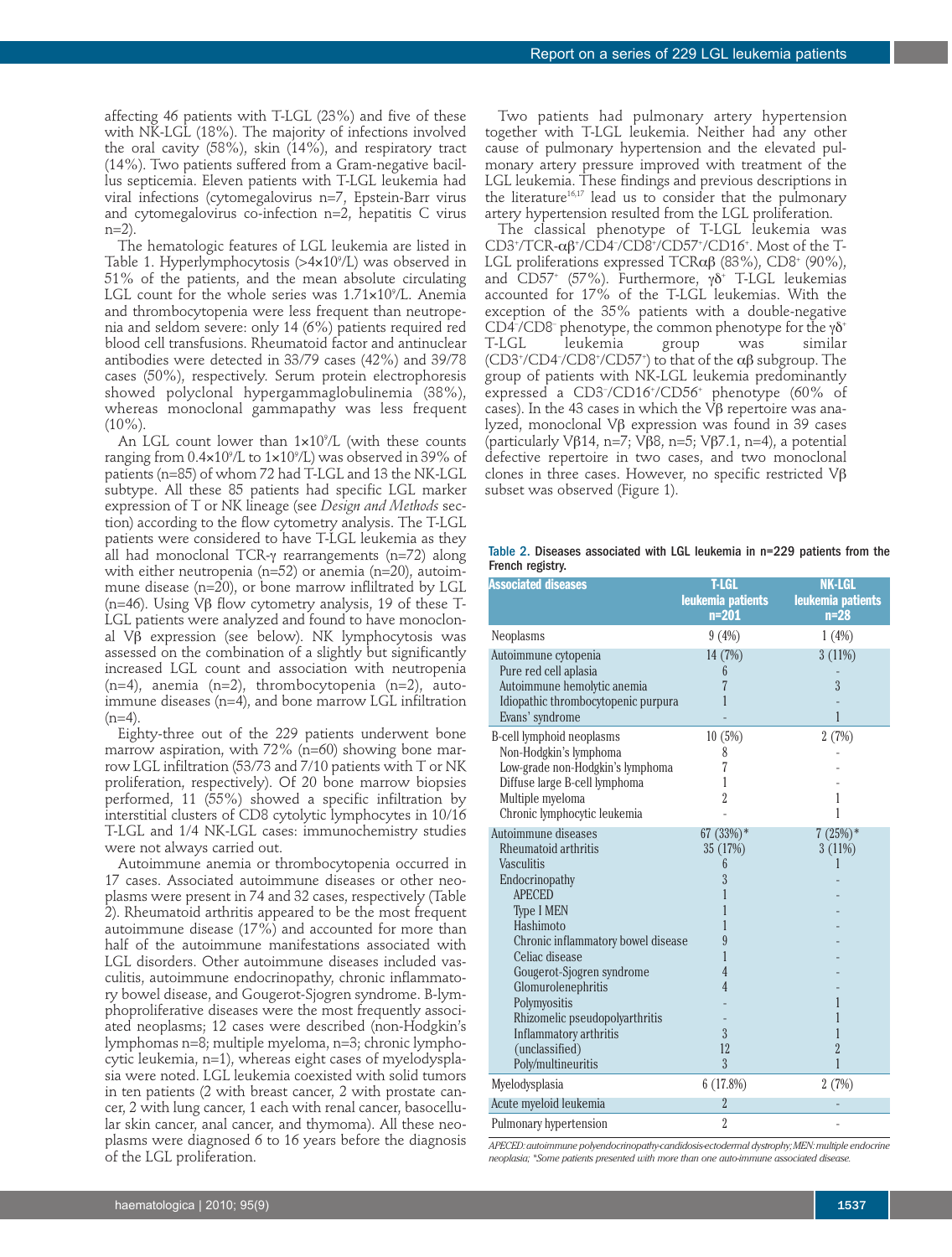#### *Treatment*

One hundred patients (44%) required treatment; of these, 89 suffered from T-LGL leukemia and 11 from NK-LGL leukemia. The indications for treatment were as follows: (i) LGL leukemia (n=66): recurrent infections due to severe neutropenia (n=45), transfusion-dependent anemia  $(n=18)$  or severe thrombocytopenia  $(n=3)$ ; (ii) autoimmune associated diseases (n=24): rheumatoid arthritis or arthralgia (n=18), vasculitis (n=4) and inflammatory bowel diseases (n=2).

The onset of treatment was at diagnosis (43%), within 6 months of diagnosis (15%), between 6 and 12 months after diagnosis (16%), and over 1 year after diagnosis (26%). One patient was treated 14 years after diagnosis.

The main treatments and their results are detailed in Figure 1 and Table 3. Steroid therapy was used alone as first-line therapy for 22 patients. This treatment was effective (complete or partial response) in only two patients, and the response diminished when the doses were tapered. Steroids partly reduced joint pain or B symptoms but were ineffective at correcting neutropenia and reducing LGL clones. Methotrexate  $(7.5 \text{ mg/m}^2)$  per week) was administered to 62 patients, of whom nine had failed to respond to steroid therapy while 36 patients received the drug as first-line therapy. The main indications were neutropenia (n=36), anemia (n=6) and associated autoimmune diseases (n=17). The overall response rate was 55%, with 21% of the patients obtaining a complete response. Thirtytwo patients were treated with oral low-dose cytoxan (100 mg/day), which was administered as first-line therapy (n=4), second-line therapy (n=12), or third-line therapy  $(n=16)$ : neutropenia  $(n=17)$  and anemia  $(n=10)$  were the main reasons for treatment. The overall response rate was 66%, with 47% of patients achieving a complete response. Fifteen patients failed to respond to methotrexate and were subsequently treated with cytoxan: 11 responded favorably (Figure 2). Grade 2 or higher toxicity was observed for either treatment. Twenty-seven patients were evaluated for their long-term response. The mean duration of response was 21 months (range, 3-72 months) after methotrexate and 31 months (range, 12-60 months) after cytoxan. Among 18 patients responding to methotrexate, 12 relapsed during treatment, while four maintained their response after completing treatment. Six patients receiving cytoxan were still in complete response 12 to 48 months following drug cessation, while the three other patients are still undergoing treatment. Cytoxan was not administered for more than 1 year, while methotrexate was generally continued in responders.

Twenty-four patients were given cyclosporine (2-3

mg/Kg/day) for a median period of 12.2 months (range, 2- 65 months) as a first-, second- or third-line option, mainly for neutropenia (n=15) and/or anemia (n=7). The overall response rate was 21%, with only one patient having a complete response. Six patients had to stop treatment due to renal insufficiency, cramps, or hypertension. Very few patients (n=16) received steroids concomitantly with one of the three above treatments. Indeed, prednisone was rapidly stopped in the case of either treatment failure or efficacy.

After failure or relapse with methotrexate, cytoxan, or cyclosporine, 31 patients received the following treatments: a polychemotherapy regimen (n=9), a purine analog (n=6), alemtuzumab (n=4), antithymocyte globulin (n=2), a combination of chlorambucil, danatrol, and splenic irradiation (n=1), and other treatments (n=7). Given the small number of patients, no conclusions can be drawn on the efficacy of these treatments.

Twenty-seven patients with anemia or neutropenia received growth factors (erythropoietin, n=7; granulocyte colony-stimulating factor, n=14), with a poor or transient response noted when these agents were used alone. Splenectomy was performed in 13 cases, and was consid-



Figure 1. V $\beta$  CMF analysis in T-LGL leukemia showing the V $\beta$  subsets expressed in more than one case (n=43).

|  |  |  | Table 3. Response to treatment. |  |
|--|--|--|---------------------------------|--|
|--|--|--|---------------------------------|--|

|                  |                | <b>Response rate to initial therapy</b> |           |    | Response to second-line therapy |           |    | <b>Overall response rate</b> |           |
|------------------|----------------|-----------------------------------------|-----------|----|---------------------------------|-----------|----|------------------------------|-----------|
|                  | N.             | <b>ORR (%)</b>                          | <b>CR</b> | N. | <b>ORR (%)</b>                  | <b>CR</b> | N. | <b>ORR (%)</b>               | <b>CR</b> |
| Steroids         | 22             | 2(9%)                                   | $\theta$  |    | $(14\%)$                        | 1 (14%)   | 33 | 4(12%)                       | 1(3%)     |
| Methotrexate     | 36             | 16(44%)                                 | 5(14%)    | 13 | 9(69%)                          | 4(31%)    | 62 | 34 (55%)                     | 13 (21%)  |
| Cytoxan          |                | 3(75%)                                  | 2(50%)    | 12 | 11 (92%)                        | 6(50%)    | 32 | 21(66%)                      | 15 (47%)  |
| Cyclosporine     | b              | (17%)                                   |           | 12 | 2(17%)                          |           | 24 | 5(21%)                       | $(4\%)$   |
| Splenectomy      | 10             | $4(40\%)$                               | $(10\%)$  | 4  | (50%)                           |           | 13 | 4(31%)                       | 1(8%)     |
| Other treatments | $\overline{2}$ | 4(18%)                                  | 2(9%)     | 10 | 2(20%)                          | $1(10\%)$ | 50 | 10(20%)                      | $5(10\%)$ |

*ORR : overall response rate,CR : complete response.*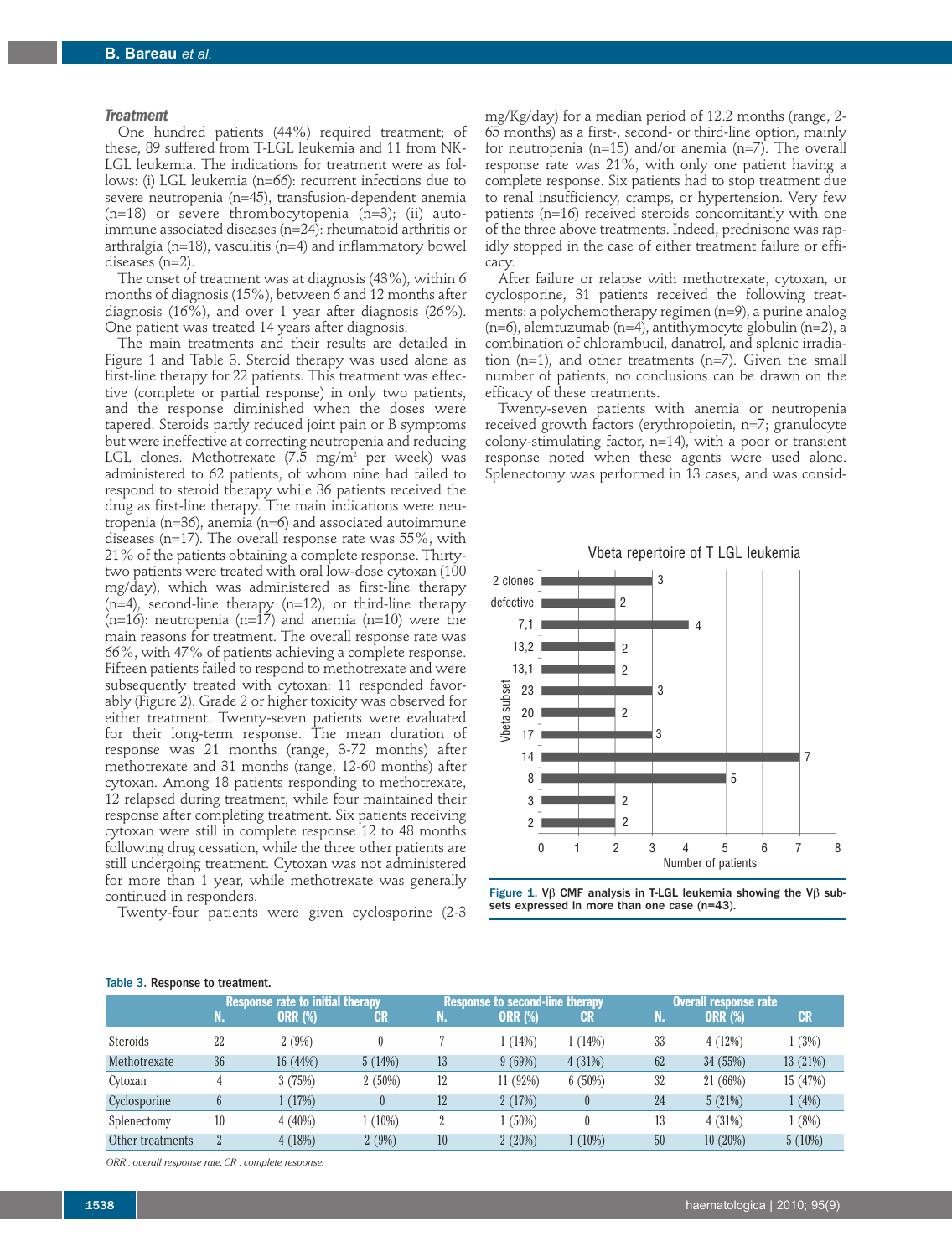ered to have failed in nine of those cases. Fifty-four patients received more than two lines of treatment.

In univariate and multivariate analyses, none of the patients' initial characteristics correlated with either overall response rate or overall survival. Fifteen patients with LGL leukemia died, ten due to infections and the remaining because of disease progression. With a median follow-up of 58 months, the 5-year overall survival was 89% for patients with T-LGL leukemia and 95% for those with a NK cell proliferation (Figure 3). There was no difference in overall survival between T-LGL and NK-LGL leukemias.

## **Discussion**

We reported on a series of 229 patients with LGL leukemia from the French registry. This is the largest series published so far, providing complementary data on clinical and biological features of the disease and useful information on the response to treatment.

For the purposes of this report, the updated criteria of LGL proliferation were used. <sup>13</sup> Initially, diagnostic criteria for T-LGL leukemia required an absolute LGL count greater than  $2\times10^9/\text{L}^{7,10}$  Recent studies revealed that  $25\%$  to  $30\%$ of newly diagnosed patients presented with an absolute LGL count below  $0.5 \times 10^{\circ}$ /L. Since then, the advent of flow cytometry as well as progress in immunohistochemistry and molecular clonality studies have allowed physicians to detect much smaller populations of clonal LGL, given a

background of normal polyclonal hematopoiesis. Detection of a minor but clonal LGL population in patients with systemic symptoms or cytopenias, commonly found in LGL, is sufficient to establish the diagnosis, and a 6 month waiting period is not required. 11

Our data were compared with those of the five main series published between 1993 and 2003, including more than 50 patients.<sup>3,7,10,13,15</sup> With regards to T-LGL leukemia, we observed both similarities and discrepancies when comparing the findings of our study with those of the other five. This may be explained by the selection of patients and inclusion criteria. Indeed, in the first large study published 20 years ago, the diagnostic criteria used were less stringent, especially in terms of molecular and phenotypic analyses. $^{\scriptscriptstyle 10}$  In the study by Semenzato, $^{\scriptscriptstyle 13}$ patients with low LGL counts were included in the analysis. This may have contributed to extending the LGL leukemia criteria, based on monoclonal LGL populations rather than LGL counts. <sup>18</sup> We observed that the median age, sex ratio, and low proportion of patients with hepatomegaly, B symptoms, or adenopathy were disease features in common to all the series. The presence of splenomegaly varied and ranged from 19% to 50%. The main difference noted was the LGL count: 39% of patients in the French registry had a count below  $1 \times 10^{\circ}/\mathrm{L},$  as compared to 10% and 21% in the two series reported by Loughran *et al.* and Dhodhakpar *et al.* 3,7 Nevertheless, these patients had an authentic T-LGL leukemia attested by a monoclonal LGL expansion and associated diseases, and



Figure 2. Algorithm of treatment outcome for 70 patients with T- or NK-LGL leukemia.

MTX: methotrexate, CyA: cyclosporine, CPM: cyclophosphamide CR : complete response, PR : partial response \*Numbers correspond to the numbers of patients (in the box)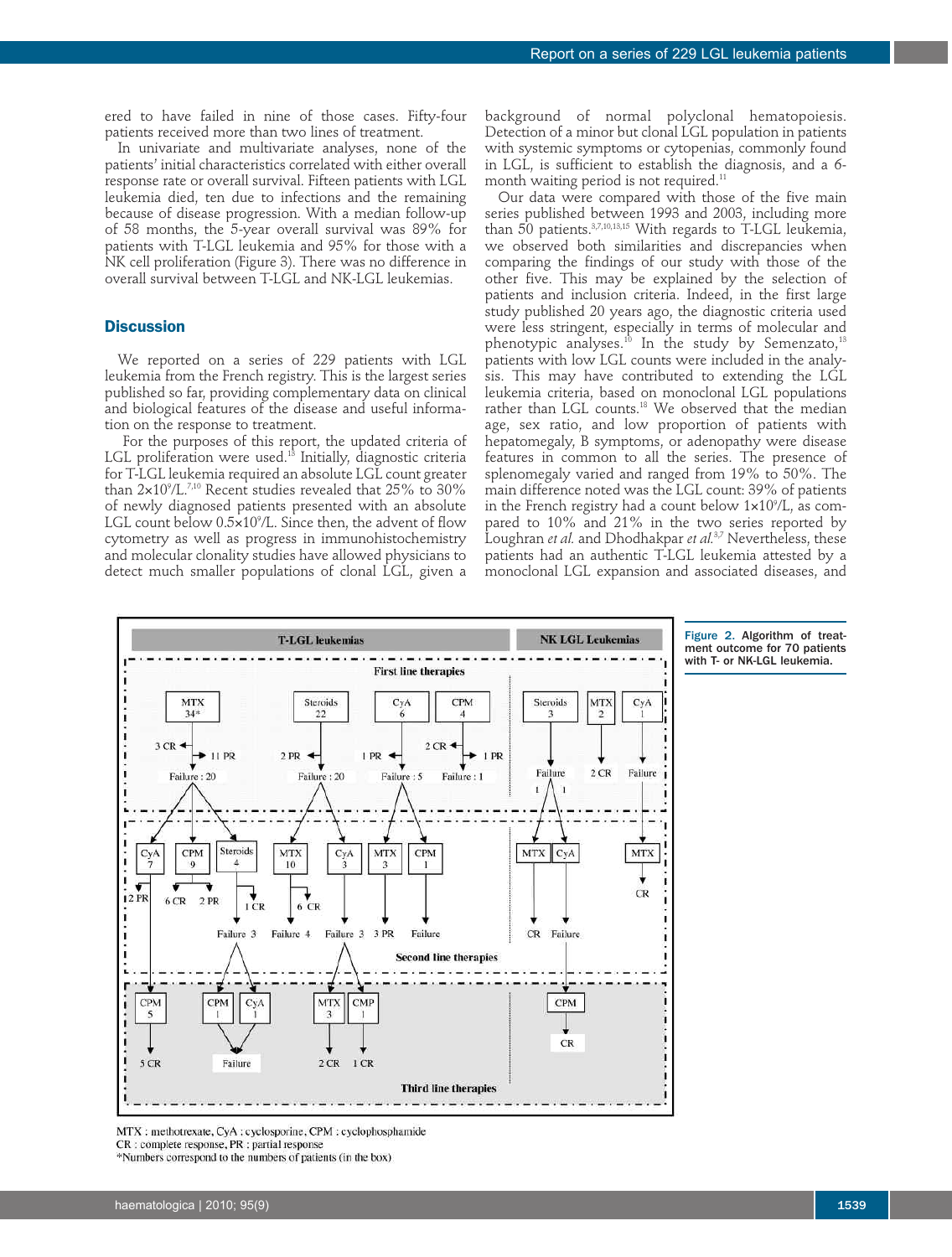

Figure 3. Overall survival of the 228 patients (the patient with the aggressive form of NK-LGL leukemia was excluded).

58% required treatment. The incidence of rheumatoid factor/antinuclear antibodies was relatively similar (41% to 51%), and the proportion of patients with rheumatoid arthritis ranged from 17% to 28%. There were notable variations in the degree of anemia, and less than 30% of blood cell transfusion. Thrombocytopenia was usually mild. The rate of infections was lower in the French cohort than in the series reported by Pandolfi, Semenzato and Loughran *et al.*, as a consequence of the lower rate of severe neutropenia in the former (26% *versus* more than 40%).

The type of associated diseases, more particularly autoimmune diseases, and the other hematologic malignancies observed in our study were similar to those of the published series. The findings highlight that LGL leukemia may be observed in the context of B-cell lymphoproliferative disorders and myeloid malignancies such as myelodysplasia. This raises the question of the pathogenesis of LGL expansion in this setting, and whether or not it represents an aberrant immune response to an underlying malignant disease. The link between LGL expansion and solid tumors was not evident in all cases since most patients were over 60 years old and thus, had a higher risk of developing another malignancy.

Monoclonality was routinely assessed by examining TCRb/γ gene rearrangements. All the patients with T-LGL leukemia in our series had a monoclonal TCRγ gene rearrangement. Several authors reported the potential involvement of the Vß repertoire. $^{19\cdot 22}$  We confirmed the usefulness of these analyses as all of our 43 patients with T-LGL leukemia in whom the  $V\beta$  repertoire was analyzed had a monoclonal proliferation with a unique  $\forall \beta$  (n=38), biclonal (n=2), or defective subset (n=3) also suggestive of monoclonal LGL expansion.

We then compared the clinical and biological features of T-LGL and NK-LGL cell leukemias. The WHO classification has divided NK-LGL proliferations into two categories: <sup>12</sup> (i) NK-LGL leukemia with massive LGL marrow infiltration and an aggressive clinical behavior, mainly

found in Asia and associated with Epstein-Barr virus infection<sup>23</sup> (these criteria applied to the 11 cases presented in Loughran's initial series); <sup>7</sup> and (ii) chronic NK-LGL lymphocytosis, an indolent disease described in series reported by Neben and the French registry (except one case). <sup>15</sup> We noted that NK-LGL lymphocytosis and T-LGL leukemia have very similar clinical and biological features (Tables 1 and 2). The immunological patterns as well as the association of autoimmune diseases were comparable in T-LGL and NK-LGL subtypes. Furthermore, the percentages of patients with NK-LGL or T-LGL requiring therapy were identical. The only difference observed was the phenotype, with lower CD8/CD57 and higher CD16/CD56 expression in NK-LGL lymphocytosis.

Across the six series, the proportion of patients with T-LGL leukemia who were treated ranged from 30% to 80%. All patients with aggressive NK-LGL leukemia required treatment, but they were usually refractory and died of disease progression. <sup>23</sup> Very limited data are available in the literature, as most series reported therapeutic results for fewer than 20 patients, except the series by Dhodapkar which included 47 patients. A consensus on therapeutic options has not been reached. 1,3,6,10,24-26 In the French series, 100 patients were treated for a median duration of 4 months. Methotrexate and cytoxan remain the first lines of treatment. Given the small numbers of patients and the absence of control studies, no definitive conclusions can be drawn. The cytoxan response rate compared favorably with that of methotrexate, with overall response rates of 66% and 55%, respectively. Eleven out of 15 patients responded to cytoxan after having failed to respond to methotrexate. Our data suggest that cytoxan may be proposed as a first-line therapy instead of methotrexate for the following reasons: (i) the duration of response persisting after cessation of treatment is longer with cytoxan; (ii) the duration of treatment is shorter; and (iii) the overall response rate is the same or higher. In our series, response and tolerance to cyclosporine compared unfavorably to those previously reported. A good response was mainly found in patients with an HLA DR4 phenotype.<sup>3,27-31</sup> Cyclosporine may be proposed as first-line therapy because of its lack of myelotoxicity. Responses usually occur without eradication of the abnormal LGL clone.

Only five of 13 patients who underwent a splenectomy showed a clinical improvement. The main complications were exacerbation of symptoms and infections. Recently, Subbiah *et al.* reported positive results in a series of 15 splenectomized patients with pancytopenia. However, two patients died, and the post-operative analysis showed persistence of the LGL expansion. <sup>32</sup> As concluded by the authors, splenectomy is a valid therapeutic option in cases of T-LGL leukemia with splenomegaly and refractory cytopenia and careful prophylaxis against infections should be given. <sup>32</sup> We did not observe any clear, prolonged response to hematopoietic factors (erythropoietin or granulocyte colony-stimulating factor). However, good responses to erythropoietin have been reported in anemic patients and this treatment may postpone the decision to start cytotoxic or immunosuppressive therapy.

Finally, the good long-term clinical outcome was confirmed as 70% of our patients are still alive 10 years after diagnosis. We observed that T-LGL leukemia and NK-LGL lymphocytosis had very similar clinical and biological features and that response to treatment was identical in both subtypes. Current progress in the understanding of the